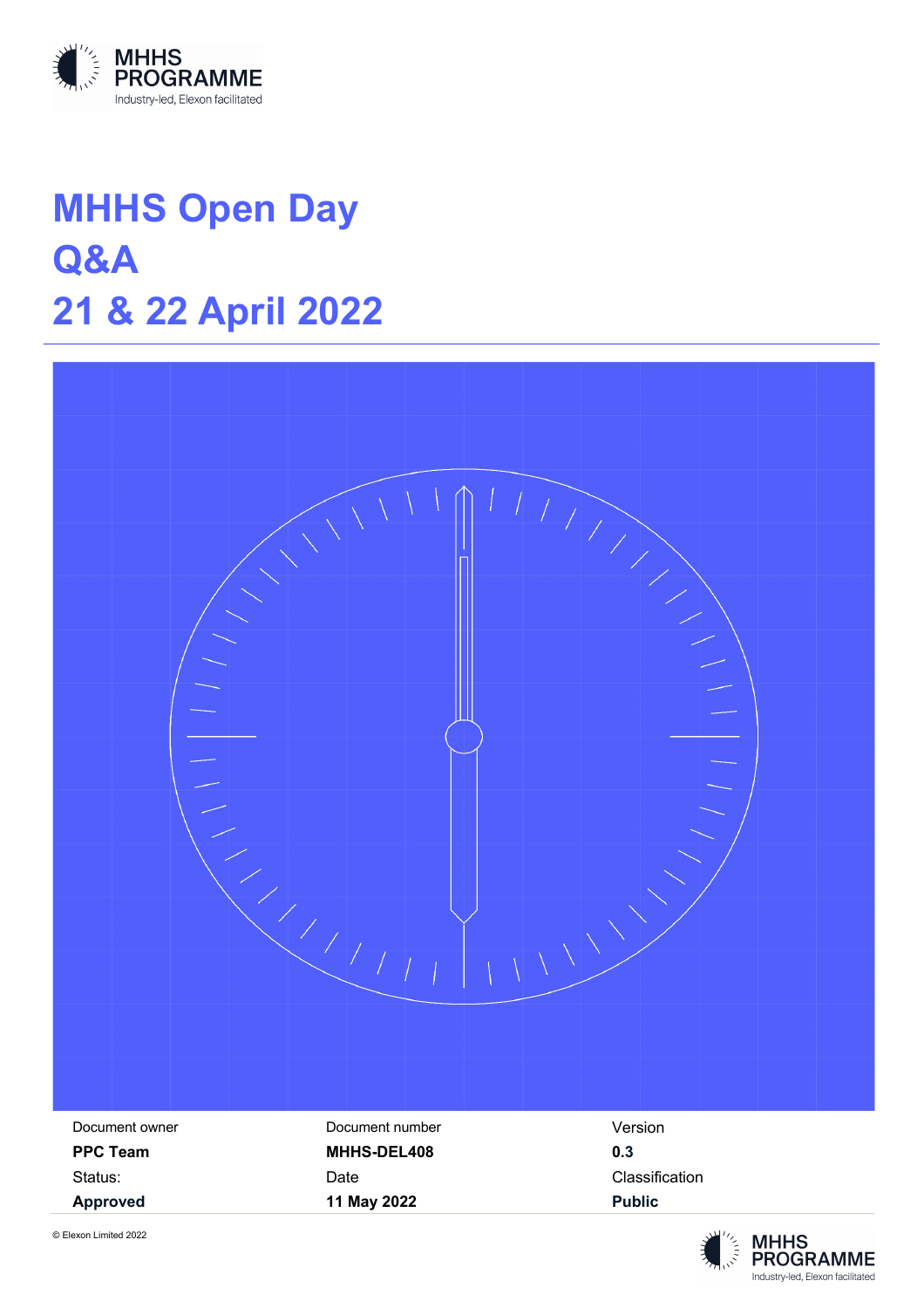## **Contents**

| $\mathbf{1}$            | <b>Contents</b>                       |                |
|-------------------------|---------------------------------------|----------------|
|                         | 2 House Keeping                       | $\mathbf{2}$   |
| 2.1                     | <b>Change Record</b>                  | 2              |
| 2.2                     | <b>Reviewers</b>                      | 2              |
| 3 <sup>1</sup>          | <b>Summary</b>                        | $\overline{2}$ |
| 4                       | <b>General</b>                        | $\overline{3}$ |
| 5                       | Delivery approach                     | 6              |
|                         | <b>6</b> Transition timetable         | 9              |
| $\overline{\mathbf{7}}$ | <b>Ofgem</b>                          | 10             |
| 8                       | <b>Citizens Advice (CA)</b>           | 11             |
| 9                       | Independent Programme Assurance (IPA) | 13             |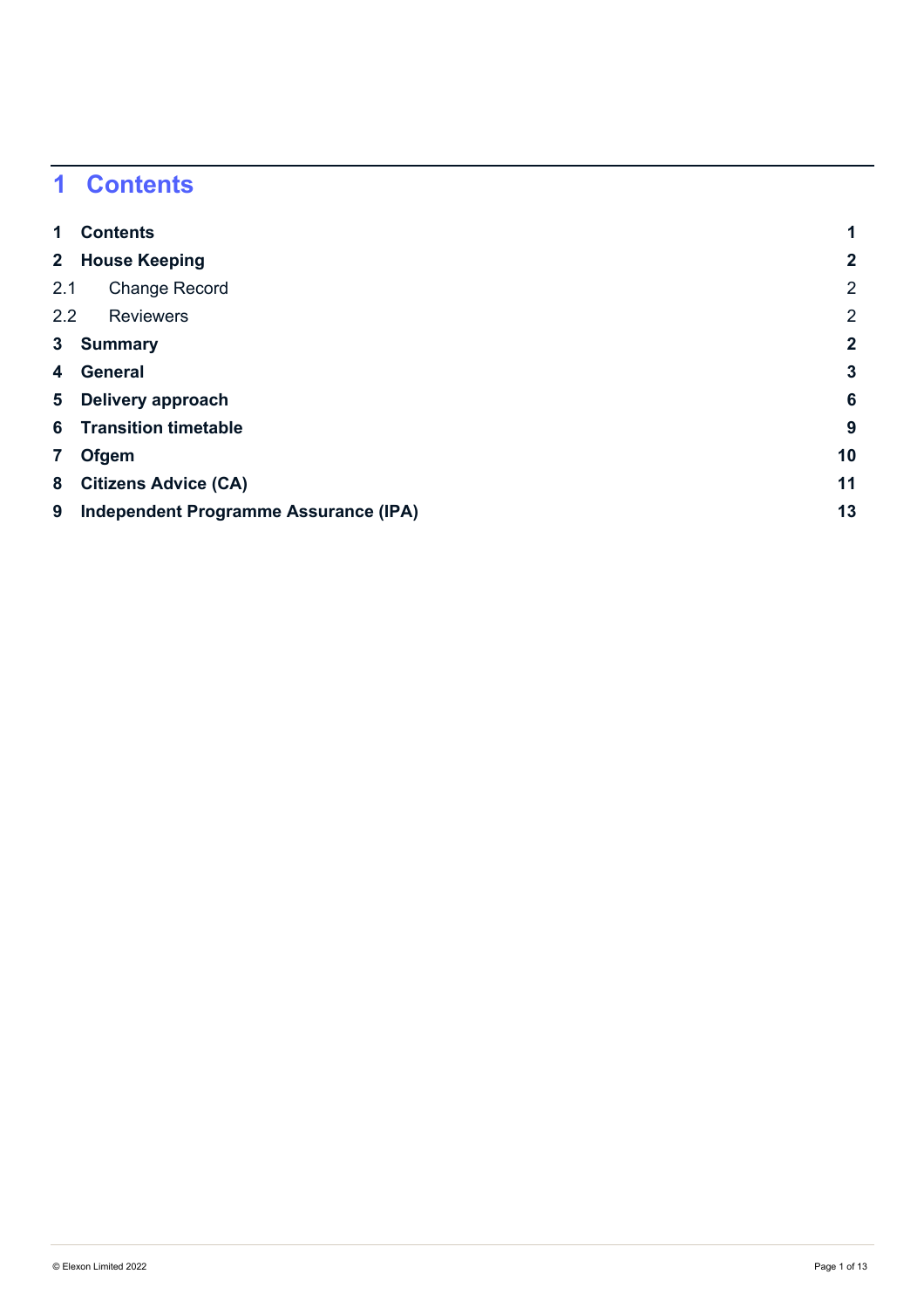## **2 House Keeping**

#### **2.1 Change Record**

| Date        | Author   | Version | <b>Change Detail</b>     |
|-------------|----------|---------|--------------------------|
| 27 Apr 2022 | PPC Team | 0.1     | Initial Draft            |
| 4 May 2022  | PPC Team | 0.2     | Updated following review |
| 11 May 2022 | PPC Team | 0.3     | Updated following review |

#### **2.2 Reviewers**

| Reviewer               | Role                                                      |
|------------------------|-----------------------------------------------------------|
| Jason Brogden          | LDP Central Programme Team                                |
| Sean Cooper            | <b>Business Architect</b>                                 |
| Chris Welby            | Senior Responsible Owner                                  |
| Chris Harden           | Programme Director                                        |
| Simon Harrison         | Design Assurance Lead                                     |
| <b>Paul Pettitt</b>    | Enterprise Architect (Design Assurance)                   |
| Rachel Clark           | Deputy Director, Ofgem                                    |
| Andy Manning           | Principal Economic Regulation Specialist, Citizens Advice |
| <b>Richard Shilton</b> | Independent Programme Assurance provider, PwC             |

## **3 Summary**

The MHHS Open Day Q&A document relays the questions posed by Participants during the Market-wide Half-Hourly Settlement Open Day on 21 April 2022 and the subsequent associated webinar on 22 April 2022. We will be updating this document with responses to several questions that were submitted after these events took place, and need further time to review.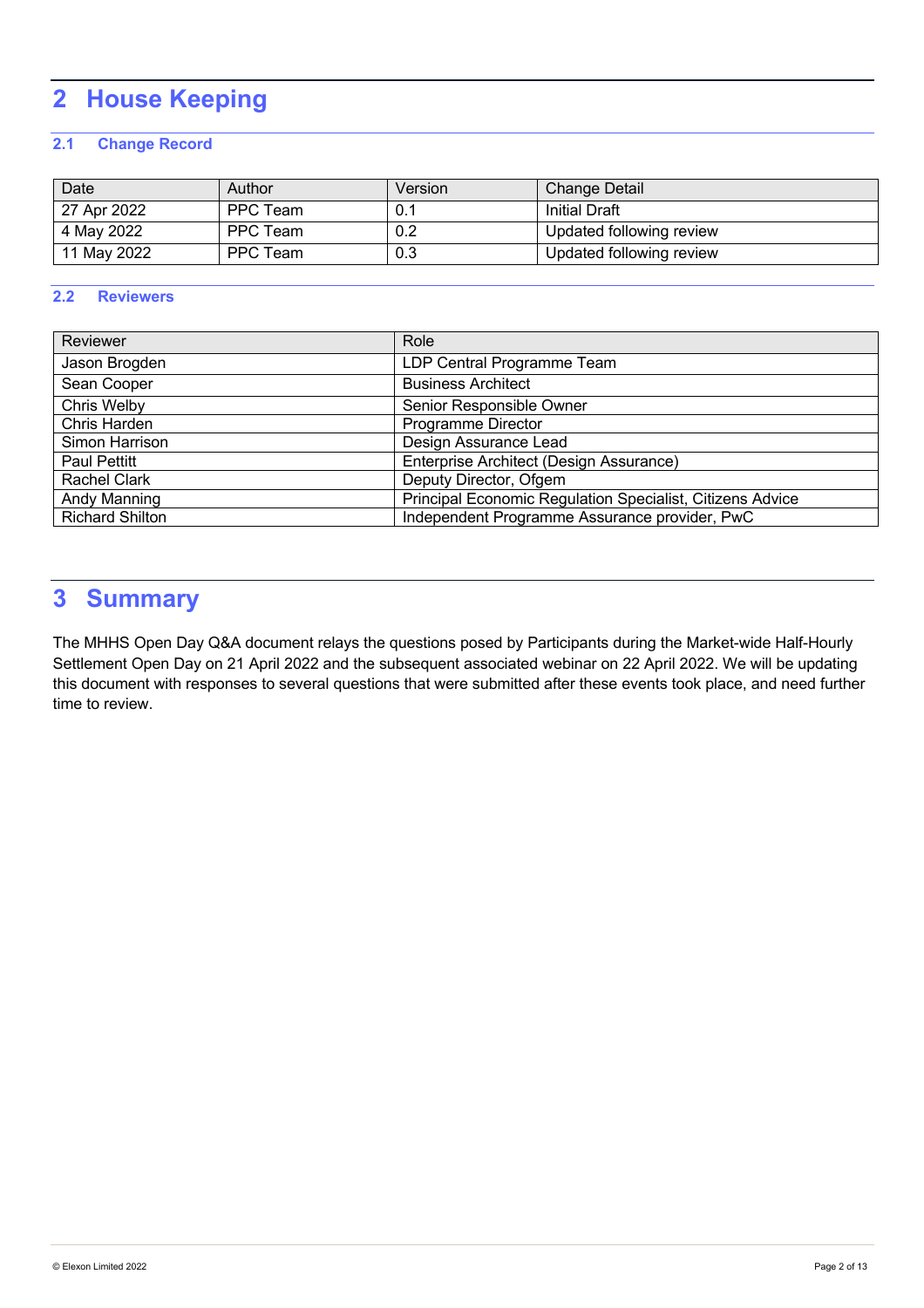### **4 General**

#### **4.1.1 Would a shift in demand time put a bigger strain on the network cabling system?**

There tend to be two electricity demand peaks each day at breakfast and tea-time. MHHS and Time of Use (ToU) tariffs will allow us to use differential pricing to encourage consumers to shift their energy demand away from these peak periods. For example, instead of getting home at 17:00 and putting your electric vehicle (EV) on charge, thereby adding to the tea-time load, the EV would be programmed to start charging later in the evening (e.g. after 23:00). Alternatively, the consumer could override the charging schedule to start charging straight away, but also pay a higher price to charge-up around that tea-time period.

Not all of the load would be shifted to the same time(s). MHHS, ToU tariffs and the automation of EVs and other electric devices will allow load to be smoothed out over longer periods of time. This means that components on the network like cabling and transformers are placed under less stress, therefore perform better and last longer before needing eventual replacement.

#### **4.1.2 For MHHS to be a total success it needs every meter to be Smart. What happens to those meters that can't be changed to Smart?**

The design recognises that not every customer might accept a smart meter and provides accommodations to cover this anticipated minority of sites.

#### **4.1.3 Will there be a glossary of terms to clarify the meaning of the acronyms used in slides and project documents?**

Yes, you can find this on the Portal here: **MHHS Programme Glossary.**

If you would like to add or comment on an existing term, please use the 'New/Update Term' form provided.

#### **4.1.4 Will there be a similar forum (like for Smart Metering Equipment Technical Specifications (SMETS)) for Data Collectors (DC)/Data Aggregators (DA) agents/prospective new DC/DA and Meter Data Retrieval (MDR) agents and innovative software suppliers to be involved?**

There is a monthly meeting for Agents which already takes place. Please email PPC@MHHSProgramme.co.uk to be invited to this.

#### **4.1.5 Is there a dedicated help desk for MHHS?**

For IT related support, please email: ithelp@mhhsprogramme.co.uk

For Design related questions, please email the Design Team: design@mhhsprogramme.co.uk

For any other support on the Programme, please email: ppc@mhhsprogramme.co.uk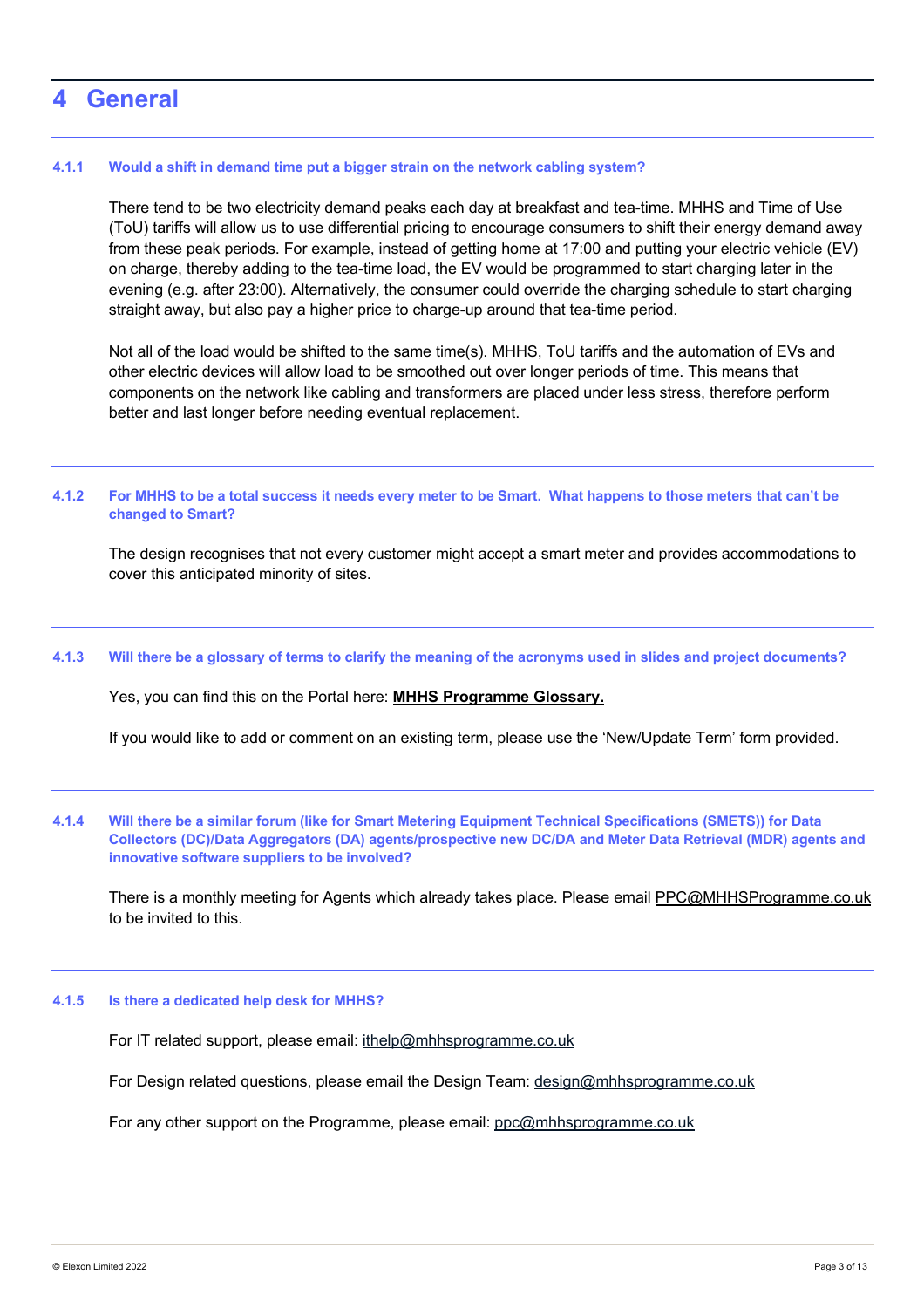#### **4.1.6 Please can you explain the replacement of profiles 1-8 under MHHS.**

The load-shaping service enabled by the MHHS Programme will produce more accurate estimates and billing based on actual data for each half-hourly (HH) period, rather than based on the profile class associated with the meter. The profile classes will no longer be necessary to inform these estimates. Please refer to the Design artefacts on the Portal for more information.

#### **4.1.7 Please can you explain non-domestic metering requirements- e.g. smart.**

Half-hourly meters are already mandated for all non-Domestic sites Profile Classes (PC) 5-8. All electricity sites in PCs 1-4 (most non-domestic electricity consumers are in PCs 3 and 4) are part of the mandated smart meter roll-out, although historically installed advanced meters are permitted for non-domestic customers.

Advanced meters can be installed in the non-domestic sector. These meters can provide half-hourly electricity data that can be remotely accessed by an energy supplier and to which the consumer can have timely access. Please refer to the Design artefacts on the Portal for more information.

#### **4.1.8 Would you consider having a 'Design Open Day', to present draft process overviews and high-level views of proposed functional changes?**

Due to the positive feedback from Participants regarding the inaugural MHHS Open Day, we are considering further face-to-face events to support Participants in navigating MHHS Design and replan activities. In the meantime, the evolving documentation for MHHS Design is already available via the Design Portal.

#### **4.1.9 Please can you clarify further the EV aspects including export and use of Artificial Intelligence (AI).**

As technology develops, suppliers and energy management companies will offer services to automatically help manage energy usage. This will include EV charging, operation of heat pumps, and even your fridge/freezer so that you're maximising your usage of cheaper electricity, whilst ensuring your EV remains sufficiently charged, your home remains at the right temperature, and your freezer remains frozen.

**4.1.10 There is an opportunity in MHHS for suppliers to retain customers. Is this in conflict with the Centralised Switching Service (CSS) which encourages faster and more regular switching? The messaging around encouraging/discouraging consumers to switch should be consistent.** 

Both initiatives work together to increase consumer choice, drive down electricity bills, and help to support the push to Net Zero.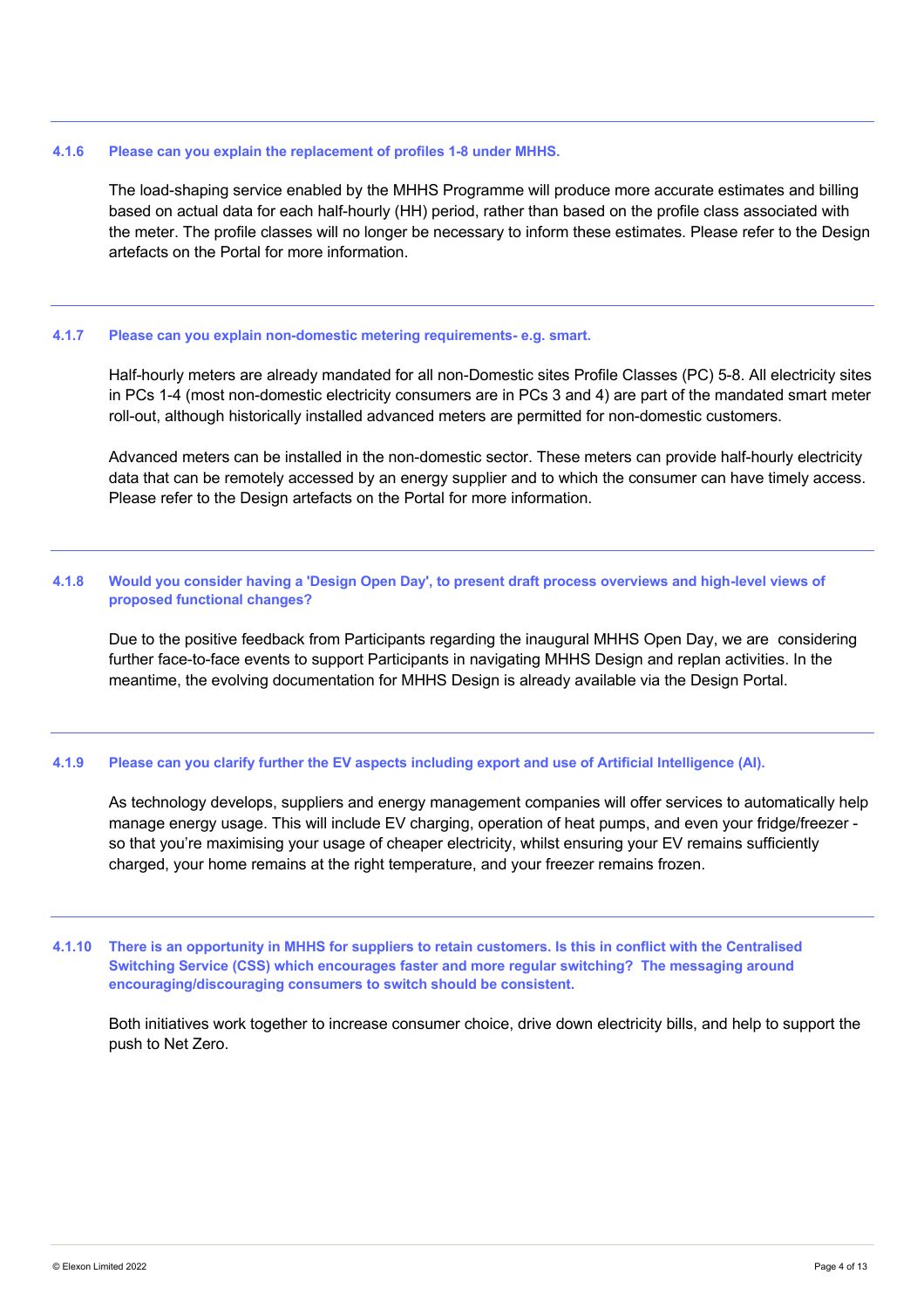#### **4.1.11 Please can you explain how Suppliers could use AI to help manage customer import and export use.**

Please refer to questions 4.1.1 and 4.1.9. AI will support smart energy management, for example the accurate prediction of energy requirements for consumers and pre-empting exposure to peak-prices, identifying opportunities to shift demand to cheaper and lower carbon times of day. Please use the Consequential Change Impact Assessment Group (CCIAG) forum to address this subject further.

#### **4.1.12 Please explain how MHHS will help aspects of EV and DSR.**

Please refer to questions 4.1.1 and 4.1.9. MHHS will require all meters to be capable of delivering HH data so that settlements more accurately reflect energy usage to the periods in which they are used. This greater data granularity will enable more accurate price signals and means suppliers can provide innovative ToU tariffs to encourage consumers to use energy outside of peak times (for example, scheduling an EV to charge after 23:00 when energy is cheaper and greener).

#### **4.1.13 If properties end up needing a three-phase supply instead of single phase, who pays? The end customer or the Distribution Network Operator (DNO)?**

Moving from trading in non-Half-Hourly (NHH) to HH will not result in homes needing polyphase supplies. Getting an EV or battery array may, and the customer can go to their DNO or a connections company (e.g. iDNO) to quote for a service upgrade from single phase to three phase which will incur a cost.

Hopefully, the demand side management and load shifting outlined above will go a long way to mitigate and postpone the need for the mass upgrade of supplies. However, the Government and Ofgem would decide whether there is a change required to how the cost burden of such a scheme should be funded if a mass upgrade was required.

#### **4.1.14 Will it be possible for a customer to engage for dynamic load requirements via the internet i.e. "I need to weld my classic car on Sunday what rate can you offer?"?**

MHHS facilitates the opportunity for energy management companies and software providers to provide this support to consumers.

#### **4.1.15 How does Octopus provide ToU tariffs without MHHS?**

This is a question for Octopus Energy and any information on this topic would be prevented from being relayed by commercial confidentiality.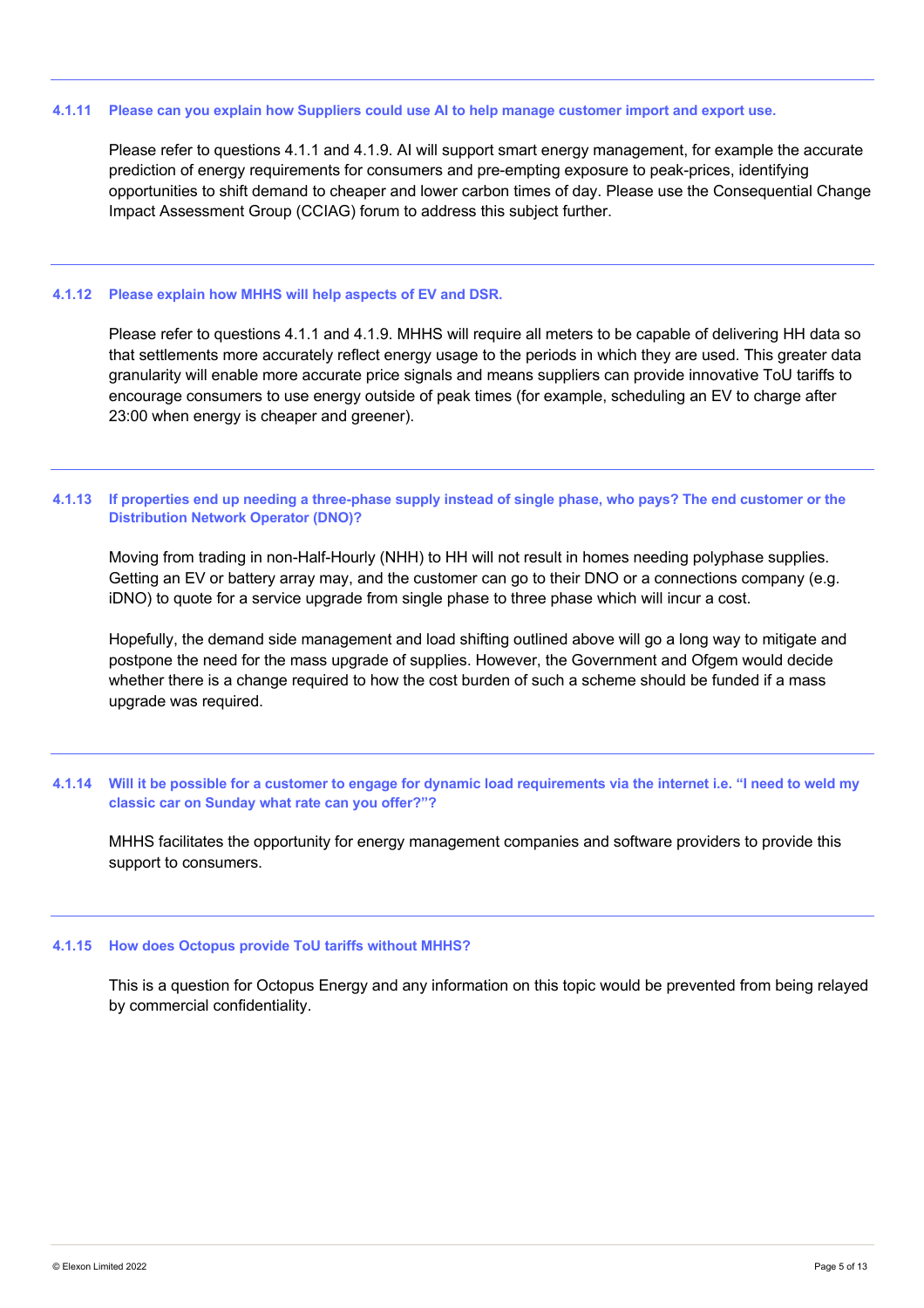### **5 Delivery approach**

#### **5.1.1 Over the last 10 years various industry obligations/mandates target dates have been delayed - what makes you confident that 2025 is an achievable deadline?**

We are in the middle of the programme replanning exercise discussed at the Open Day that will deliver a plan that we and all of industry should have confidence in.

#### **5.1.2 At this point, what is the greatest challenge to the successful delivery of the Programme?**

Currently, the greatest challenge to the successful delivery of this Programme is a lack of mobilisation from Participants. We urge all Participants to mobilise their internal teams and get involved in the replan, to ensure its success. Participants are also advised to mobilise before Design is finalised where possible. Early engagement de-risks Participants' programmes and enables them to reap the benefits of MHHS earlier.

#### **5.1.3 Have you produced a clear document describing the accreditation process so that new agents can complete this qualification?**

This document has not yet been produced but we have noted this for future production.

#### **5.1.4 Will all design tranches be complete for M5 at the end of July?**

Yes. All design tranches will be complete for M5 at the end of July so that the baseline is established.

#### **5.1.5 What will the Programme do if Participants don't stand up their programmes?**

There are licence conditions and Code obligations for Programme Participants to participate in the MHHS Programme. If Participants do not stand up their programmes, we will engage with them via the Programme Party Coordinator (PPC) team to understand the reasons behind their lack of engagement and help provide them with the right support so they can mobilise their programmes. If Participants continue not to stand up their Programmes after ongoing PPC engagement, we may refer the matter to Ofgem which may result in Ofgem enforcement of those licence conditions. We also recognise that there will be some Participants capable of moving at pace and will stand up their programmes later and still meet the delivery timescales.

#### **5.1.6 Is there a cap on volunteers for the Replan?**

There is no cap on Replan volunteers and we strongly encourage you to get involved in the Replan.

#### **5.1.7 When will the Replan be complete?**

After M5 (July) we will go through three months of industry consultation. It will take another month for the replan to go through the escalated change control process. The replan will be finished by the end of the year and we are looking to finish by the end of November 2022 if the process allows.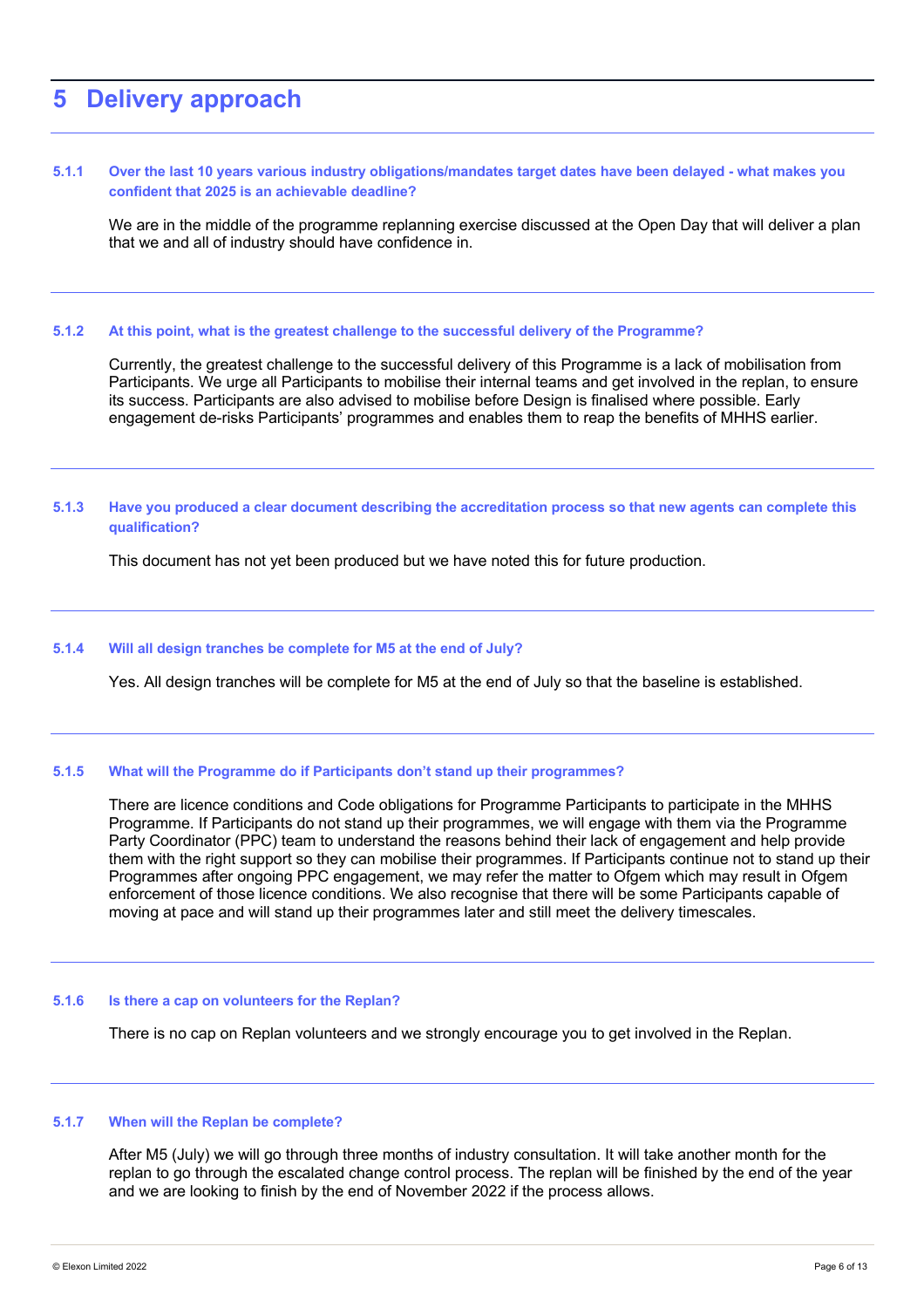#### **5.1.8 How will the planning approach differ to other programmes?**

This is an Industry-shaped programme, informed by lessons learned from other programmes. We are engaging with industry to contribute towards the Programme from the outset, when we are forming views about the approach to delivery, the structure of the plan and the assumptions being made within it. In that way we can ensure that when the plan goes out for formal consultation, it's more likely to be a plan that Participants can understand and comment on. The more Participants get involved with the Programme, the more you can influence it.

#### **5.1.9 Who (which party groups or systems) need to be able to move at the rate of the fastest?**

We are still confirming which organisations need to be prioritised, but this includes Elexon (Helix programme), the Data Communications Company (DCC) and DNOs. Additionally, Data Services and Metering Services need to move at pace to offer MHHS compatible and compliant services. Registration Systems need to move at pace as many of the new data exchanges and updates will now flow via the Registration Systems. The MHHS Programme also needs to move at pace to procure, test and deploy the DIP. Once these core elements are in place, the focus will be for suppliers to complete their Qualification and confirm they are ready to start migrating customers.

#### **5.1.10 For the Industry plan to be robust it needs to consider the key downstream system changes (e.g. supplier billing systems). Will this be done?**

Considering these changes is the responsibility of all Participants and will be addressed at the Consequential Change Impact Assessment Group (CCIAG) forum going forward. The MHHS Programme team, the Programme Party Coordinator (PPC), and Independent Programme Assurance (IPA) provider are all in place to help encourage and support industry participants to deliver the change required to make MHHS a reality.

#### **5.1.11 Does phasing create risk of added complexity? Please can you explain how phasing could work if not all parties are ready?**

Phasing is generally considered to be best practice, de-risking the Programme so that those that are not ready can go-live later, as opposed to big-bang approaches seen with the Faster Switching Programme (FSP) and Nexus. We are looking at opportunities to move at the pace of the fastest and not wait for the slowest. We will only need two-three of each party type to execute Systems Integration Testing (SIT), therefore there is an opportunity for early involvement for parties. For parties not participating in SIT, they will have to wait for the Qualification window to open after functional SIT is complete. We will likely offer multiple tranches of Qualification in a similar way to the FSP - a lesson learned from FSP.

#### **5.1.12 How will consequential impacts on network charges be considered?**

There is an interface to network operations from the settlement systems that is being developed as part of the design work in Tranche 4 of the design artefacts.

**5.1.13 If different parties are going live at different times, how will the current and future processes be integrated between the parties?**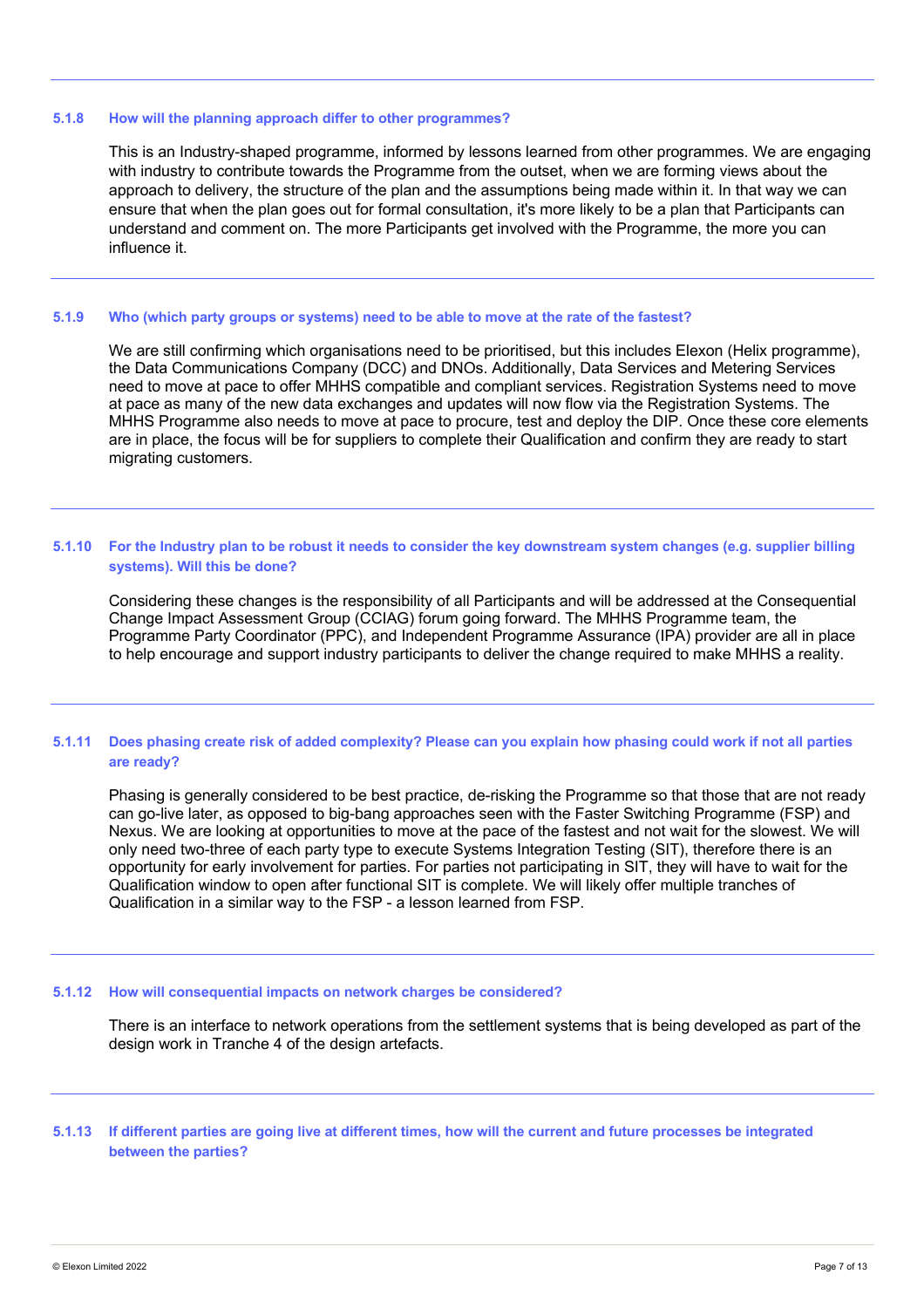That is a matter for the transition and migration arrangements which we are considering. If you would like to get involved with the relevant working groups, please let us know by emailing us at PPC@MHHSProgramme.co.uk.

#### **5.1.14 What happens if a customer wants to switch from a ready party or party agent to one that isn't ready?**

That is also a matter for the transition and migration arrangements which we are considering, but the current proposals are for a one-way gate which will prevent customers going backwards.

**5.1.15 If some Suppliers can move sooner, will they be exempt from charges related to current systems to minimise the period of double-charging?**

We are considering that as a matter for the transition and migration arrangements.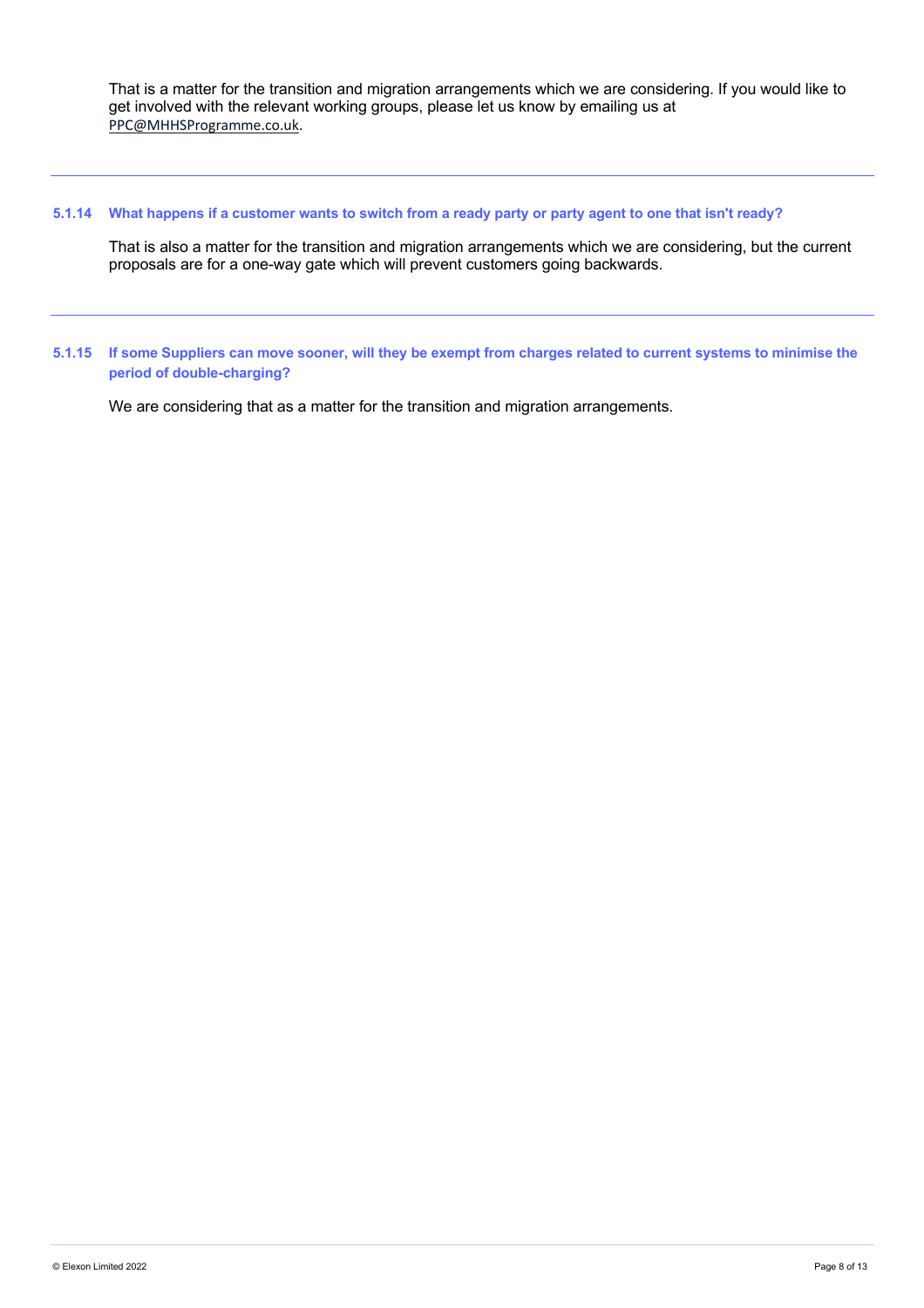## **6 Transition timetable**

#### **6.1.1 Suppliers are being taken through the Design in September. How will this be managed considering that the Design could change considerably after this point?**

Design will be finalised in July and we will walk parties through the design after this point to help them understand and consume the design. We do not expect Design to change significantly after July. Any changes after this point will happen through the formal change process.

#### **6.1.2 Will delays on other industry projects (Faster Switching/Smart etc) impact the M15 completion date?**

We are dependent on the Faster Switching Programme being live to make changes to the new Central Switching Service and this is reflected in our plans. Smart metering infrastructure is in place for us to make the necessary changes for MHHS and the roll-out will affect the number of smart meters, and therefore the volume of data being sent in MHHS. Other industry change is being monitored through the Cross Code Advisory Group (CCAG).

#### **6.1.3 Do you still aim to start meter migration in the second half of 2024?**

This will be subject to the programme replan that was discussed at the Open Day.

#### **6.1.4 When do you expect all suppliers to start testing?**

Suppliers will start testing at different points based on whether they are involved within the Systems Integration Testing (SIT) phase, which is the start of the Integration and Test phase, or Qualification testing, which comes later.

#### **6.1.5 Is Stage 0 completion still aimed for Q1 2023? If not, when will we know the new dates?**

This will be subject to the programme replan that was discussed at the Open Day.

#### **6.1.6 How do you intend to mitigate the risk of numerous change requests arising after the design is baselined in July? The risk is that not all impacted Parties will have input to the design before then.**

This is already a risk being tracked by the programme. There are several mitigation actions to promote engagement with the design process before July, to implement a robust design change control process postbaseline.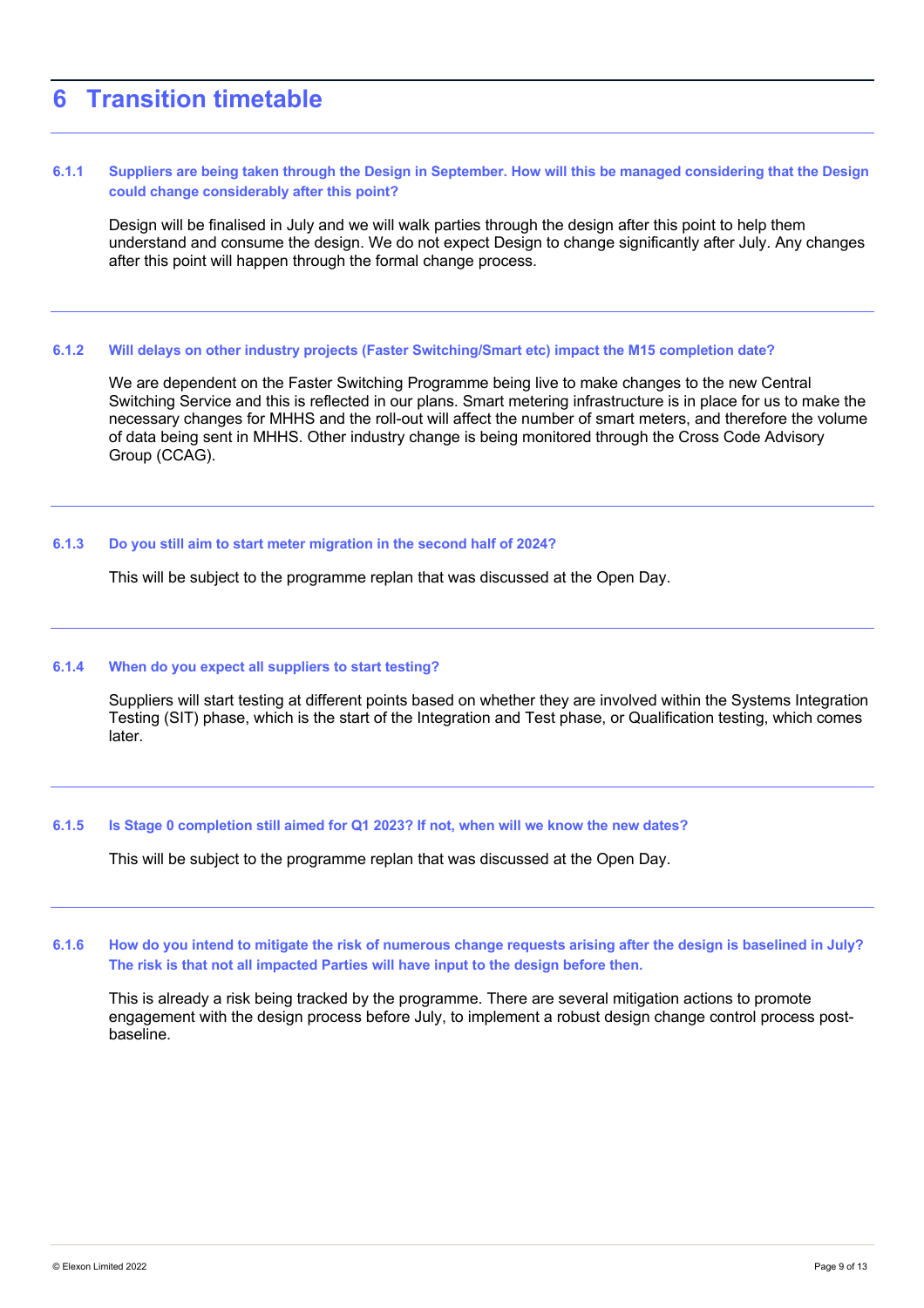## **7 Ofgem**

#### **7.1.1 As the sponsor of the Programme, what is Ofgem's main concern?**

Ofgem's main concern is the readiness and engagement of Programme Participants. Ensuring that Participants are fully engaged and mobilised is key to the successful delivery of this Programme, and currently remains a large risk factor.

#### **7.1.2 How involved in the replan will Ofgem be?**

Ofgem will have no direct role with the Replan process. If the replan results in recommendations for the movement of any level 1 milestones by three months or more, the plan would need Ofgem's approval. Consequently we will remain up-to-date with developments to ensure eventual decision-making is wellevidenced and all relevant risks are understood.

#### **7.1.3 As sponsor, how close is Ofgem's relationship with the Programme team - what role do you play?**

As Sponsor, Ofgem has regular meetings with the Central Programme Team as the transition is still relatively new. Going forward, Ofgem will remain involved where necessary and up-to-date with the Programme's development but should not get involved in the day-to-day running of the programme.

#### **7.1.4 What are the key lessons learned from Faster Switching that can be taken to the MHHS programme?**

The key lessons learned, and that we are implementing for MHHS, is the value of:

- Transparency and engagement with programme parties to build confidence around programme delivery.
- Developing a robust and credible plan built on realistic shared assumptions.
- Independent assurance to provide objective information and recommendations to support programme delivery.
- Clear and timely programme communications and an easy to navigate document repository.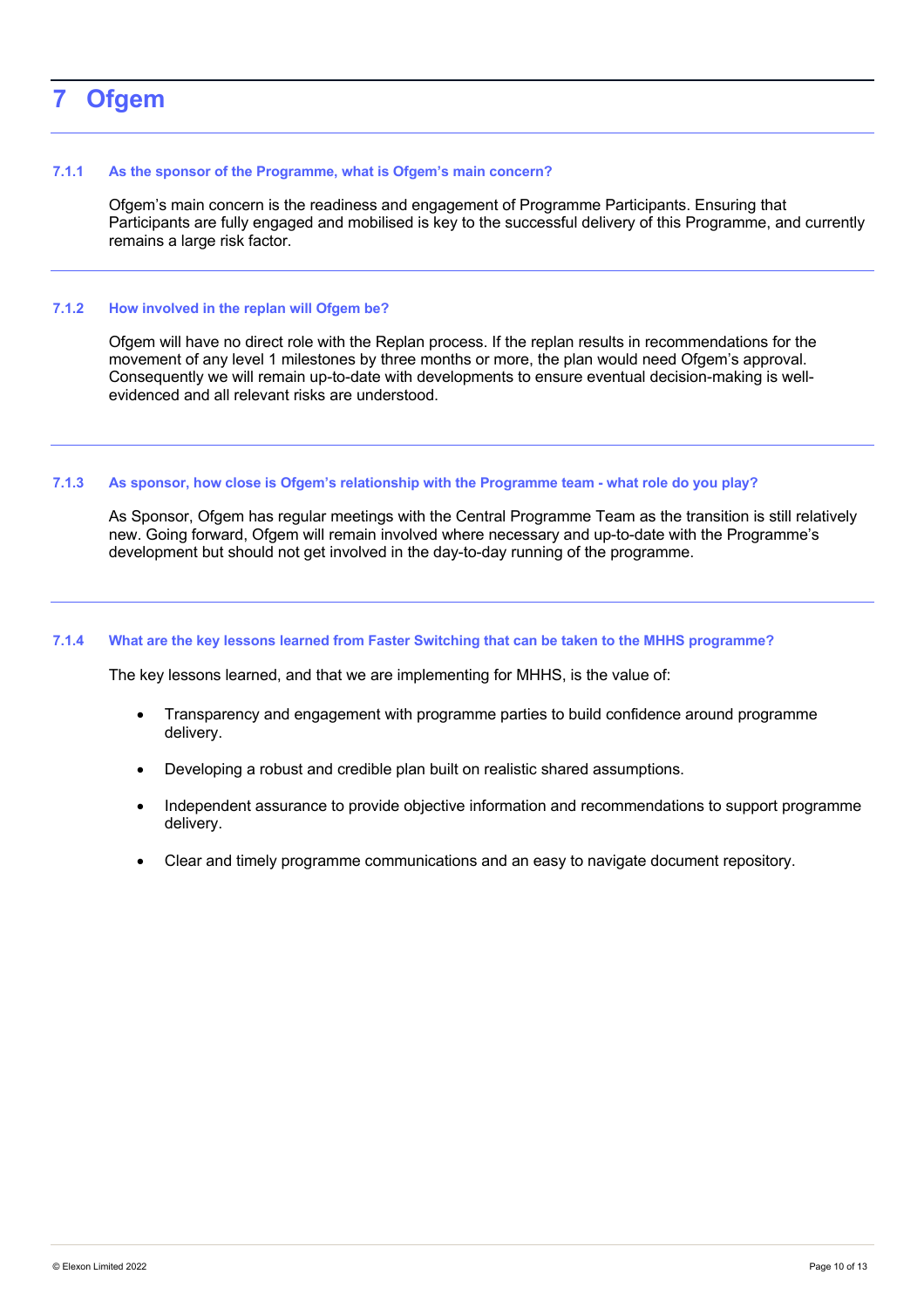## **8 Citizens Advice (CA)**

#### **8.1.1 What plans does CA have to tackle consumer reluctance to take up smart meters?**

Citizens Advice provide a range of advice and tools on our website to improve consumers' understanding of smart meters. We have also published a number of advocacy blogs and research about the benefits and opportunities of smart meters.

Local Citizens Advice offices have also done local engagement on smart meters funded by Communities Fund, which is run by National Energy Action on behalf of Smart Energy GB, the national campaign on smart meters.

#### **8.1.2 What is CA's view regarding the focus of the Programme being on the meter to bank process & deeming customer experience / journey as out of scope?**

We think that delivering a good consumer experience is vital to realising the benefits case for MHHS. The technical design and the implementation decisions within the scope of the programme, such as the system golive strategy, will likely shape the options for consumers. To align with governance best practice, this means that the Programme should recognise the impact beyond the meter. We think that further work beyond the Programme as it is currently designed is needed to optimise the consumer benefits.

#### **8.1.3 This isn't the first mass migration from NHH to HH. What lessons have been learned from P272, given the consumer didn't have as much (if any) say in that?**

Citizens Advice requested and was granted a role in the MHHS governance programme that provides an opportunity to engage with the migration more directly. On P272 our input was largely limited to monitoring the code modifications. We think a key learning from the P272 process was the lack of strategic direction and siloed codes delaying the implementation. We are keen to avoid these issues in MHHS.

#### **8.1.4 What would be the red flags to CA that the Programme may not benefit consumers i.e. What would cause you to agree with journalists who hold this opinion?**

We see Market-wide Half-Hourly settlement implementation as an essential service development that is required to offer consumers efficient energy services. However, the Programme needs to be implemented in a way that focuses on positive consumer outcomes. We think the Target Operating Model will support this objective. We hope that the benefits realisation strategy will take good account of the distributional impact and will work to shape a strategy in the first instance.

#### **8.1.5 Are the MHHS benefits and ToU tariffs too complicated for consumers to understand?**

We think there is a good argument to provide a simple default offer for consumers that can boost understanding and engagement, while also offering significant system benefits. This should be considered as part of a benefits realisation strategy.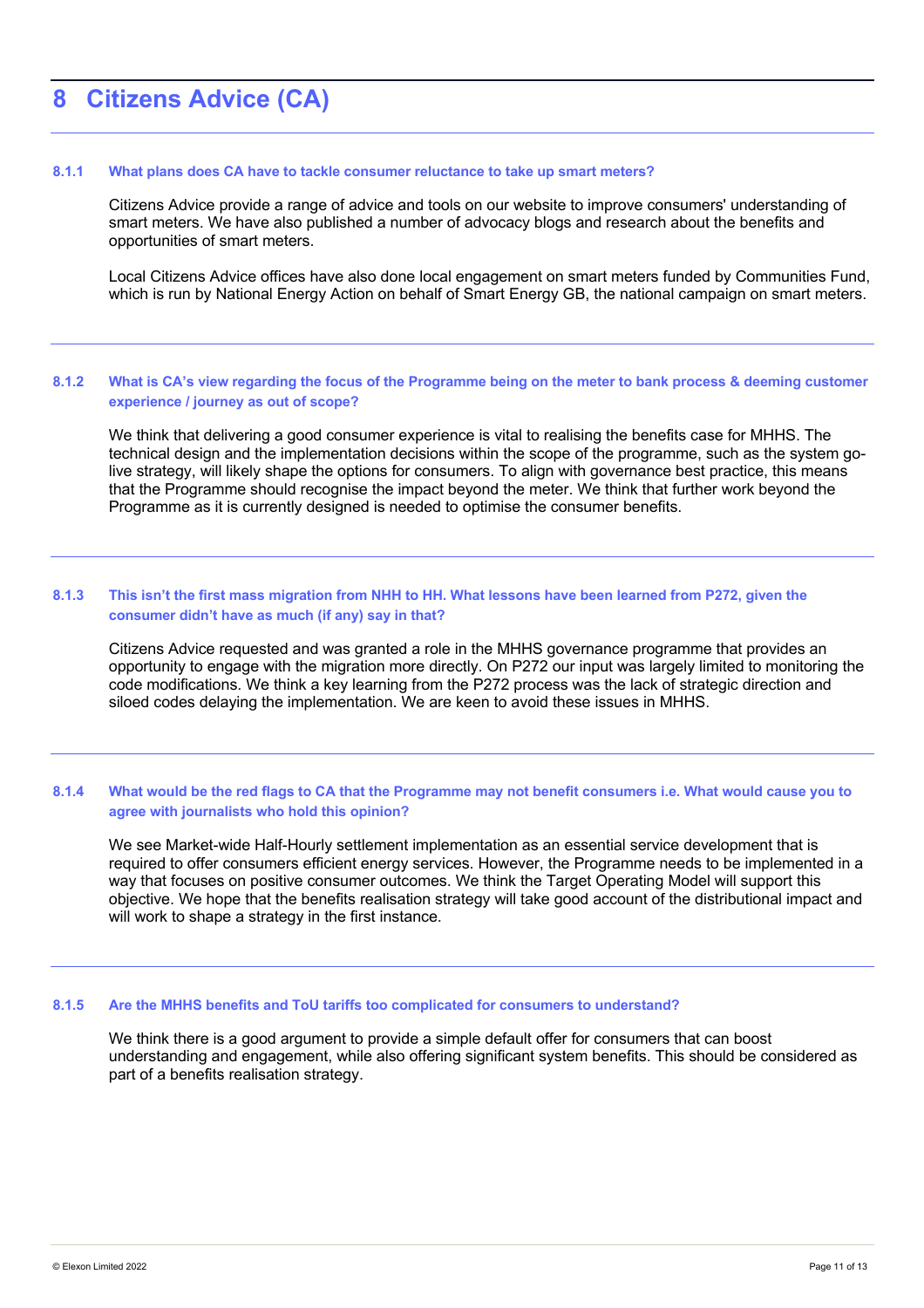#### **8.1.6 If MHHS drives greater ToU, this will lead to winners and losers. Who should lead on the dialogue with customers about this?**

Uptake of ToU tariffs should reduce overall system costs, to the benefit of all customers regardless of whether engaging with ToU. However, we recognise the way that ToU tariffs are implemented will determine the outcomes for individual consumers. As an advice provider, Citizens Advice's role is to support consumers whatever the outcome. However, we think there should be a more substantial strategy needed to ensure that regulation, consumer engagement and support, led by a suitable body, ensure that there are both the correct incentives for those who can use electricity flexibly and the correct protections for those who cannot.

#### **8.1.7 Does CA have consumer education on what a smart meter is? Many consumers believe the in-home display is the smart meter.**

See 8.1.1

#### **8.1.8 How will the price cap work with ToU tariffs? Will it be scrapped, or will it still exist?**

We have discussed with Ofgem about the information we can provide consumers and the potential value of clear consumer communications.